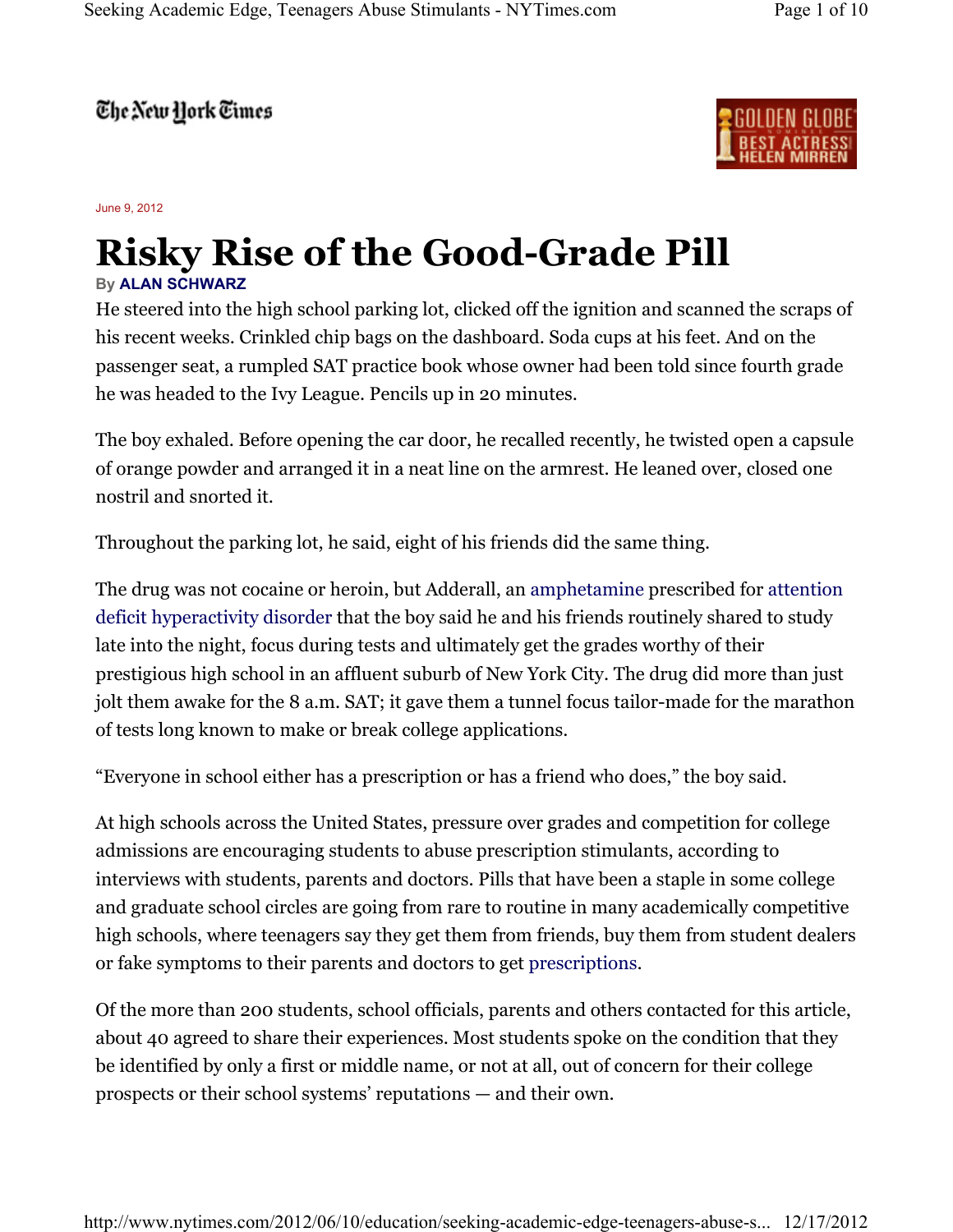"It's throughout all the private schools here," said DeAnsin Parker, a New York psychologist who treats many adolescents from affluent neighborhoods like the Upper East Side. "It's not as if there is one school where this is the culture. This is the culture."

Observed Gary Boggs, a special agent for the Drug Enforcement Administration, "We're seeing it all across the United States."

The D.E.A. lists prescription stimulants like Adderall and Vyvanse (amphetamines) and Ritalin and Focalin (methylphenidates) as Class 2 controlled substances — the same as cocaine and morphine — because they rank among the most addictive substances that have a medical use. (By comparison, the long-abused anti-anxiety drug Valium is in the lower Class 4.) So they carry high legal risks, too, as few teenagers appreciate that merely giving a friend an Adderall or Vyvanse pill is the same as selling it and can be prosecuted as a felony.

While these medicines tend to calm people with A.D.H.D., those without the disorder find that just one pill can jolt them with the energy and focus to push through all-night homework binges and stay awake during exams afterward. "It's like it does your work for you," said William, a recent graduate of the Birch Wathen Lenox School on the Upper East Side of Manhattan.

But abuse of prescription stimulants can lead to depression and mood swings (from sleep deprivation), heart irregularities and acute exhaustion or psychosis during withdrawal, doctors say. Little is known about the long-term effects of abuse of stimulants among the young. Drug counselors say that for some teenagers, the pills eventually become an entry to the abuse of painkillers and sleep aids.

"Once you break the seal on using pills, or any of that stuff, it's not scary anymore especially when you're getting A's," said the boy who snorted Adderall in the parking lot. He spoke from the couch of his drug counselor, detailing how he later became addicted to the painkiller Percocet and eventually heroin.

Paul L. Hokemeyer, a family therapist at Caron Treatment Centers in Manhattan, said: "Children have prefrontal cortexes that are not fully developed, and we're changing the chemistry of the brain. That's what these drugs do. It's one thing if you have a real deficiency — the medicine is really important to those people — but not if your deficiency is not getting into Brown."

The number of prescriptions for A.D.H.D. medications dispensed for young people ages 10 to 19 has risen 26 percent since 2007, to almost 21 million yearly, according to IMS Health, a health care information company — a number that experts estimate corresponds to more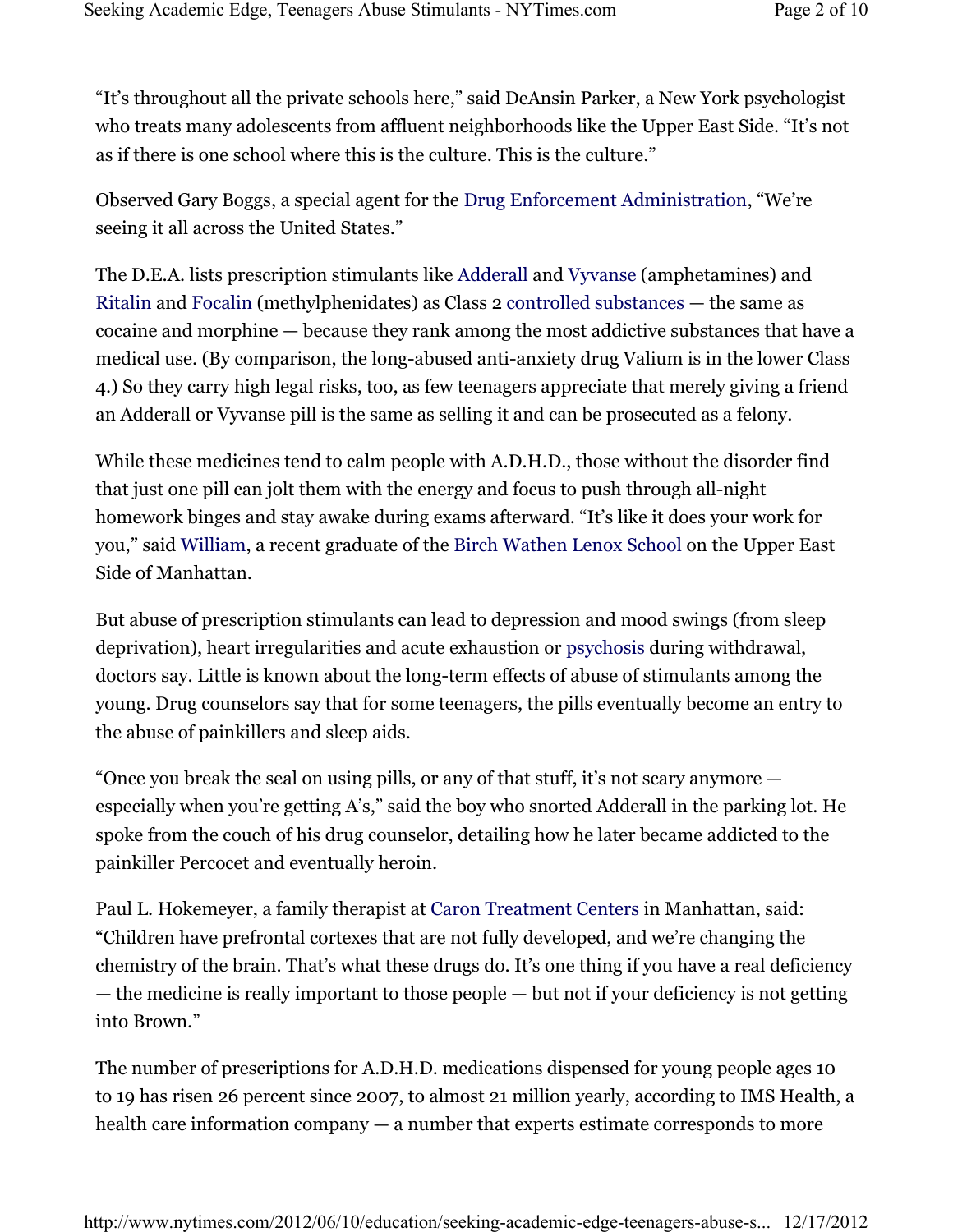than two million individuals. But there is no reliable research on how many high school students take stimulants as a study aid. Doctors and teenagers from more than 15 schools across the nation with high academic standards estimated that the portion of students who do so ranges from 15 percent to 40 percent.

"They're the A students, sometimes the B students, who are trying to get good grades," said one senior at Lower Merion High School in Ardmore, a Philadelphia suburb, who said he makes hundreds of dollars a week selling prescription drugs, usually priced at \$5 to \$20 per pill, to classmates as young as freshmen. "They're the quote-unquote good kids, basically."

The trend was driven home last month to Nan Radulovic, a social worker in Santa Monica, Calif. Within a few days, she said, an 11th grader, a ninth grader and an eighth grader asked for prescriptions for Adderall solely for better grades. From one girl, she recalled, it was not quite a request.

"If you don't give me the prescription," Ms. Radulovic said the girl told her, "I'll just get it from kids at school."

### **Keeping Everyone Happy**

Madeleine surveyed her schedule of five Advanced Placement classes, field hockey and several other extracurricular activities and knew she could not handle it all. The first physics test of the year — inclines, friction, drag — loomed ominously over her college prospects. A star senior at her Roman Catholic school in Bethesda, Md., Madeleine knew a friend whose grades had gone from B's to A's after being prescribed Ritalin, so she asked her for a pill.

She got a 95. Thereafter, Madeleine recalled, she got Adderall and Vyvanse capsules the rest of the year from various classmates — not in exchange for money, she said, but for tutoring them in calculus or proofreading their English papers.

"Can I get a drink of water?" Madeleine said she would ask the teacher in one class, before excusing herself and heading to the water fountain. Making sure no one was watching, she would remove a 40-milligram Vyvanse capsule from her purse and swallow it. After 30 minutes, the buzz began, she said: laser focus, instant recall and the fortitude to crush any test in her path.

"People would have never looked at me and thought I used drugs like that — I wasn't that kid," said Madeleine, who has just completed her freshman year at an Ivy League college and continues to use stimulants occasionally. "It wasn't that hard of a decision. Do I want only four hours of sleep and be a mess, and then underperform on the test and then in field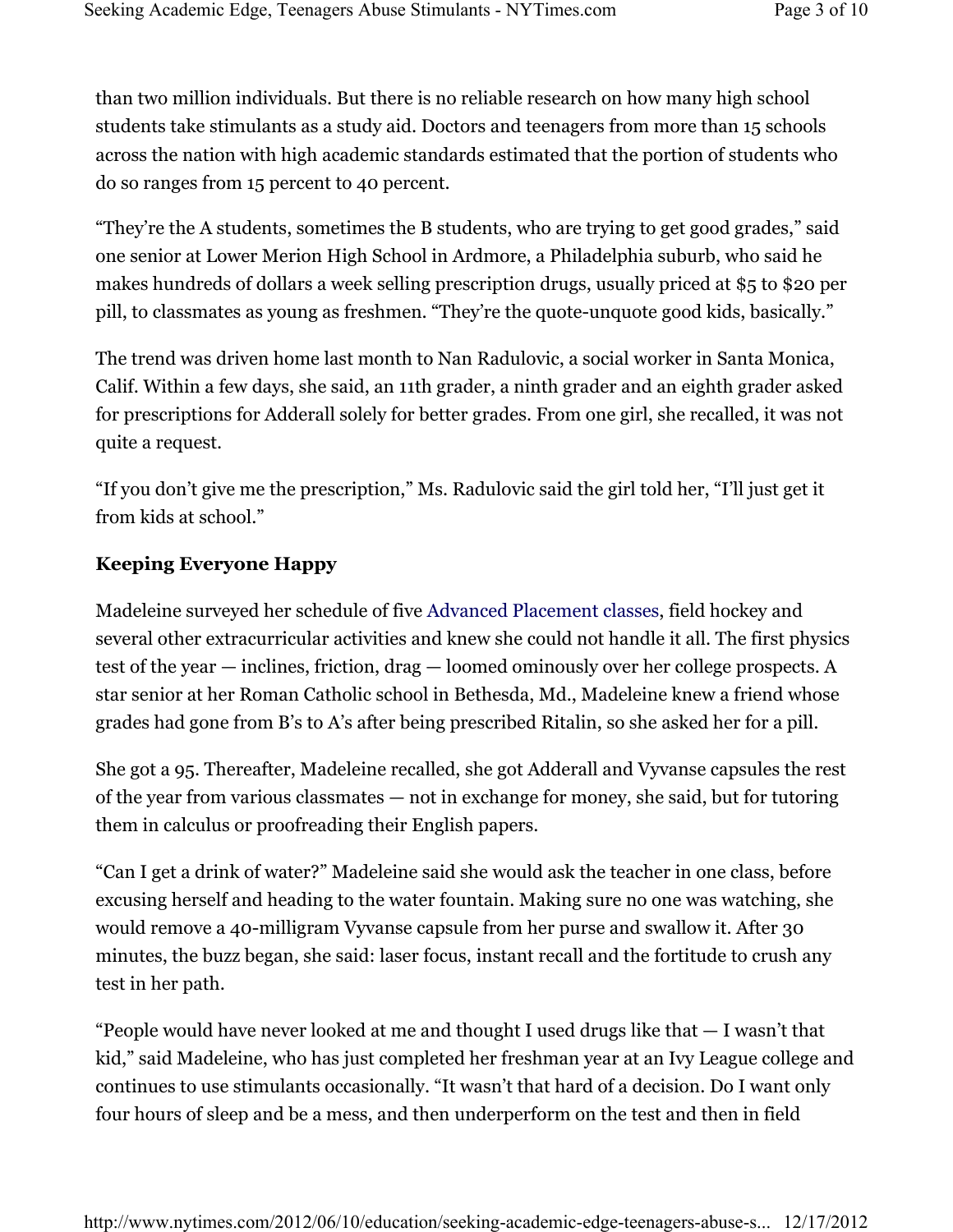hockey? Or make the teachers happy and the coach happy and get good grades, get into a good college and make my parents happy?"

Madeleine estimated that one-third of her classmates at her small school, most of whom she knew well, used stimulants without a prescription to boost their scholastic performance. Many students across the United States made similar estimates for their schools, all of them emphasizing that the drugs were used not to get high, but mostly by conscientious students to work harder and meet ever-rising academic expectations.

These estimates can be neither confirmed nor refuted because little data captures this specific type of drug misuse. A respected annual survey financed by the National Institute on Drug Abuse, "Monitoring the Future," reports that abuse of prescription amphetamines by 10th and 12th graders nationally has actually dipped from the 1990s and is remaining relatively steady at about 10 percent.

However, some experts note that the survey does not focus on the demographic where they believe such abuse is rising steadily — students at high-pressure high schools — and also that many teenagers barely know that what they often call "study drugs" are in fact illegal amphetamines.

"Isn't it just like a vitamin?" asked one high school junior from Eastchester, a suburb of New York.

Liz Jorgensen, a licensed addiction specialist who runs Insight Counseling in Ridgefield, Conn., said her small center had treated "at least 50 or 60" high school students from southern Connecticut this school year alone who had abused prescription stimulants for academics. Ms. Jorgensen said some of those teenagers landed in rehab directly from the stimulants or, more often, grew comfortable with prescription drugs in general and began abusing prescription painkillers like OxyContin.

A spokesman for Shire, which manufactures Vyvanse and Adderall's extended-release capsules, said studies had shown no link between prescribed use of those drugs and later abuse.

Dr. Jeff Jonas, Shire's senior vice president for research and development, said that the company was greatly concerned about the misuse of its stimulants but that the rate was very small. "I'm not aware of any systematic data that suggests there's a widespread problem," he said. "You can always find people who testify that it happens."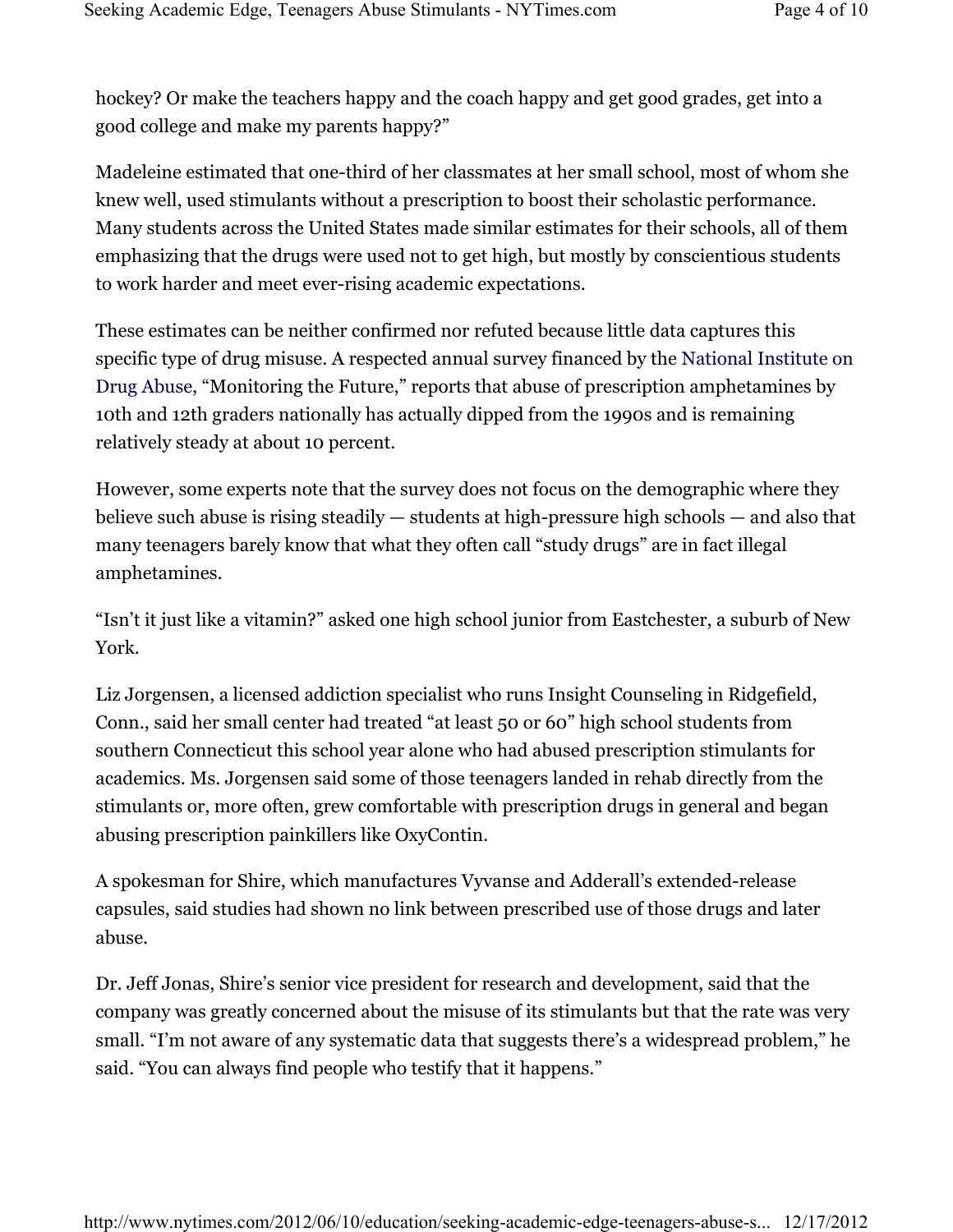Students who sell prescription stimulants to their classmates focus on their burdens and insecurities. One girl who sells to fellow students at Long Beach High School on Long Island said: "These kids would get in trouble if they don't do well in school. When people take tests, it's immediately, 'Who am I getting Adderall from?' They're always looking for it."

Every school identified in this article was contacted regarding statements by its students and stimulant abuse in general. Those that responded generally said that they were concerned about some teenagers turning to these drugs, but that their numbers were far smaller than the students said.

David Weiss, superintendent of Long Beach Public Schools, said the survey his district used to gauge student drug use asked about only prescription medications in general, not stimulants specifically.

"It has not been a surface issue for us  $-$  we're much more conscious of alcohol or other drug use," Mr. Weiss said in a telephone interview. "We haven't had word that it's a widespread issue."

Douglas Young, a spokesman for the Lower Merion School District outside Philadelphia, said prescription stimulant abuse was covered in various student-wellness initiatives as well as in the 10th-grade health curriculum. Mr. Young expressed frustration that many parents seemed oblivious to the problem.

"It's time for a serious wake-up call," Mr. Young said. "Straight A's and high SAT scores look great on paper, but they aren't reflective measures of a student's health and well-being. We need to better understand the pressures and temptations, and ultimately we need to embrace new definitions of student success. For many families and communities, that's simply not happening."

### **Fooling the Doctors**

During an interview in March, the dealer at Lower Merion High reached into his pocket and pulled out the container for his daily stash of the prescription stimulants Concerta and Focalin: a hollowed-out bullet. Unlike his other products — marijuana and heroin, which come from higher-level dealers — his amphetamines came from a more trusted, and trusting, source, he said.

"I lie to my psychiatrist — I expressed feelings I didn't really have, knowing the consequences of it," he said, standing in a park a few miles from the high school. "I tell the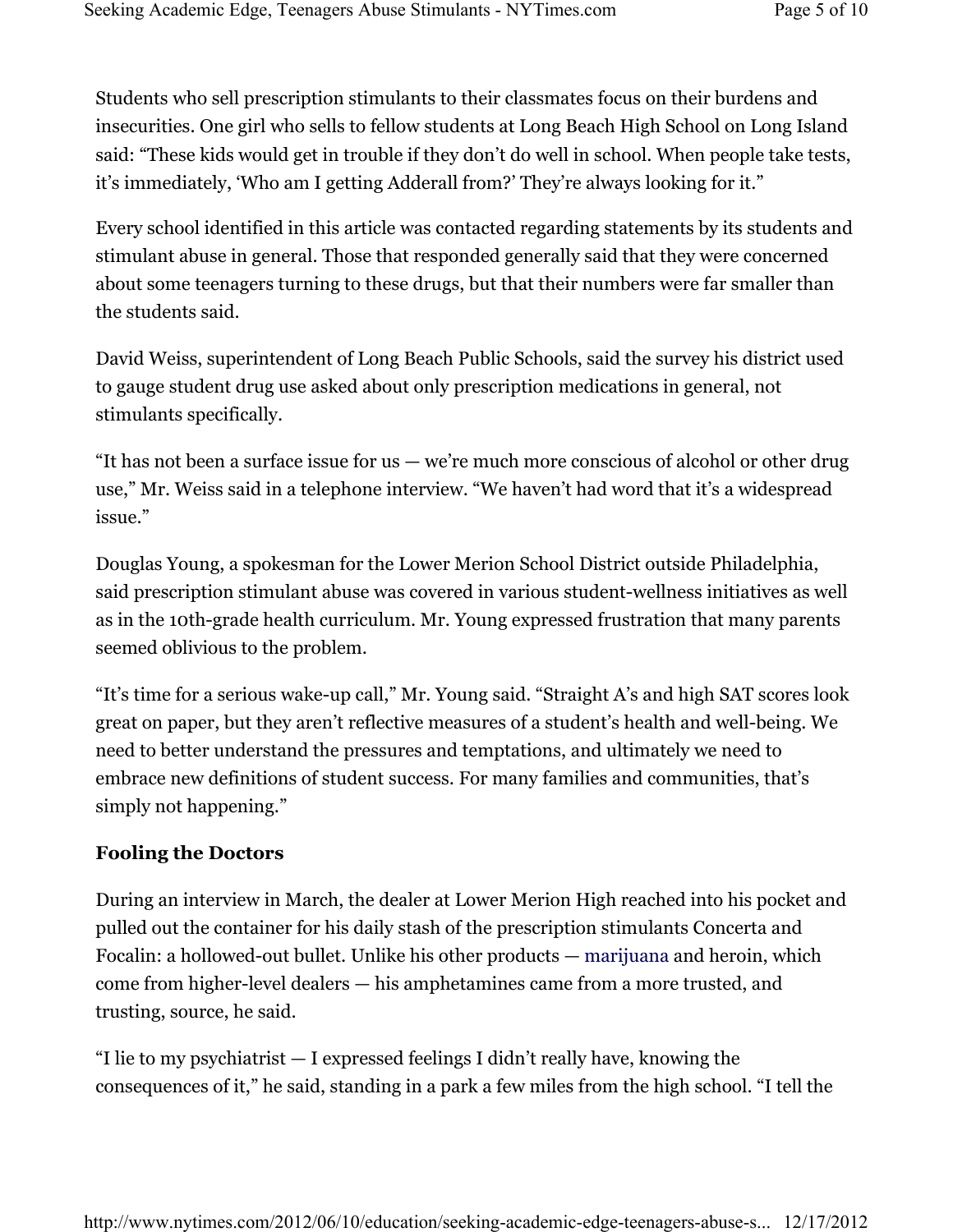doctor, 'I find myself very distracted, and I feel this really deep pain inside, like I'm anxious all the time,' or something like that."

He coughed out a chuckle and added proudly, "Generally, if you keep playing the angsty-teen role, you'll get something good."

Christine, a junior sitting nearby, said she followed the well-known lines to get her drugs directly and legally, a script for scripts. "I'm not able to focus on schoolwork," she said in a mockingly anxious voice. "I'm constantly looking out the window." Although she often uses the drugs herself, snorting them for a faster and more intense effect, she said she preferred to save them for when her customers crave them most.

"Right before everybody took the PSATs, a bunch of kids went to the bathroom to snort their Addies," she said.

This is one of the more vexing problems with stimulants in high schools, experts said — the drugs enter the schools via students who get them legally, if not legitimately.

Older A.D.H.D. drugs required low doses every few hours, and schools, not wanting students to carry the drugs themselves, had the school nurse hold and dispense the pills. Newer longlasting versions like Adderall XR and Vyvanse allow parents to give children a single dose in the morning, often unaware that the pills can go down a pants pocket as easily as the throat. Some students said they took their pills only during the week and gave their weekend pills to friends.

The mother of one high school freshman in Westchester County said she would open the kitchen cabinet every morning and watch her son take his prescribed dose of Ritalin. She noticed one day that the capsule was strangely airy and held it up to the light. It was empty.

"There were a few times we were short in the month, and I couldn't understand why," recalled the woman, whose son was in eighth grade at the time. "It never dawned on me until I found those empty capsules, and then I started discovering the little packets of powder. He was selling it to other kids."

A number of teenagers interviewed laughed at the ease with which they got some doctors to write prescriptions for A.D.H.D. The disorder's definition requires inattentiveness, hyperactivity or impulse control to present "clinically significant impairment" in at least two settings (school and home, for example), according to the Centers for Disease Control and Prevention. Crucially, some of this impairment must have been in evidence by age 7; a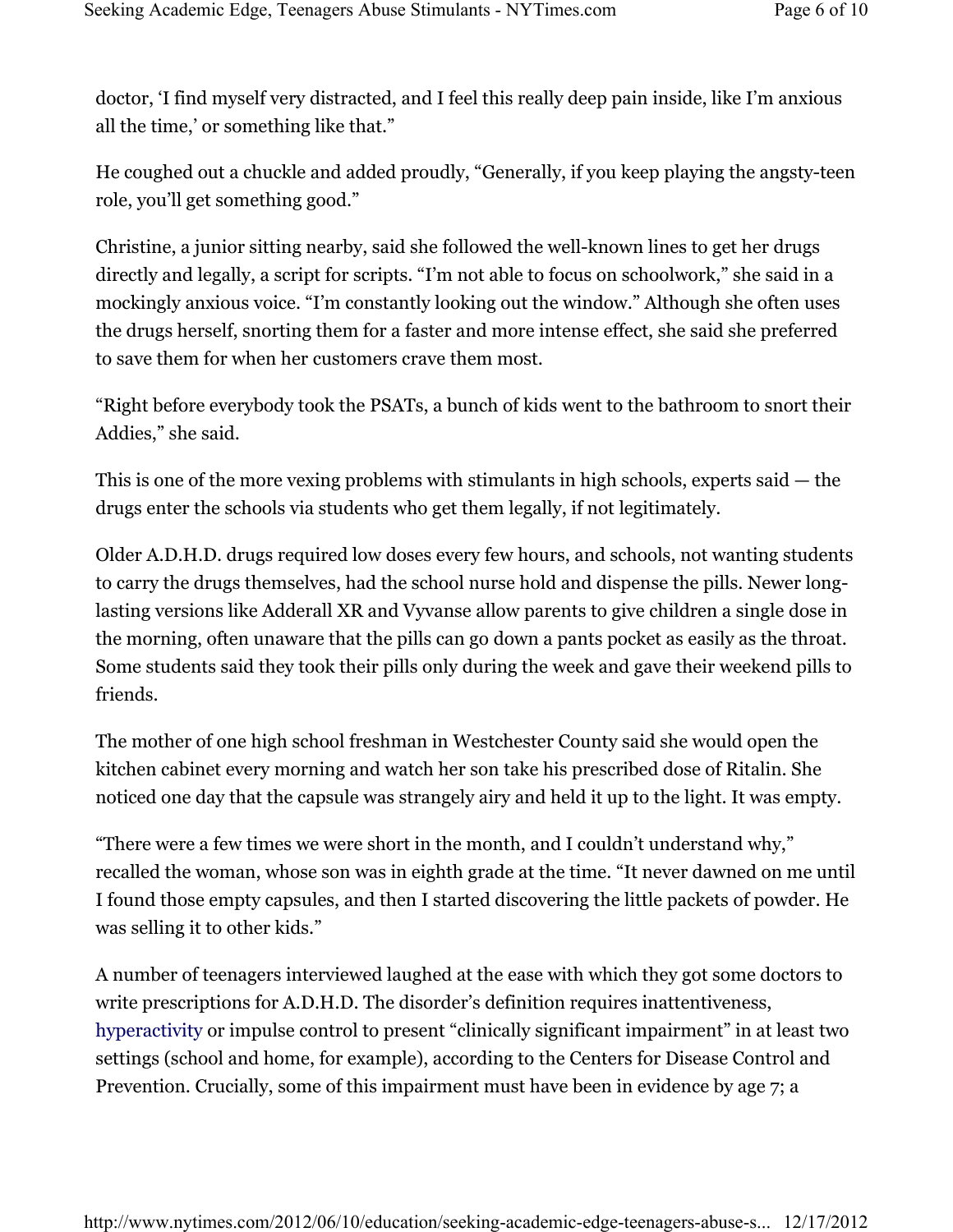proper diagnosis for a teenager claiming to have A.D.H.D., several doctors said, requires interviewing parents, teachers and others to confirm that the problems existed long before.

Many youngsters with prescriptions said their doctors merely listened to their stories and took out their prescription pads. Dr. Hilda R. Roque, a primary-care physician in West New York, N.J., said she never prescribed A.D.H.D. medicine but knew many doctors who did. She said many parents could push as hard for prescriptions as their children did, telling her: "My child is not doing well in school. I understand there are meds he can take to make him smarter."

"To get a prescription for Adderall was the Golden Ticket — it really was," said William, the recent graduate of Birch Wathen in Manhattan.

A high school senior in Connecticut who has used his friend's Adderall for school said: "These are academic steroids. But usually, parents don't get the steroids for you."

As with the steroids taken by athletes, the downside of prescription stimulants appears after they provide the desired short-term competitive benefits. This was the case with a recent graduate of McLean High School in Virginia, one of the top public schools in the Washington area.

Late in his sophomore year, the boy wanted some help to raise his B average — far from what top colleges expected, especially from a McLean student. So he told his psychologist what she needed to hear for a diagnosis of A.D.H.D. — even gazing out the window during the appointment for effect — and was soon getting 30 pills of Adderall every month, 10 milligrams each. They worked. He focused late into the night studying, concentrated better during exams and got an A-minus average for his junior year.

"I wanted to do everything I could to get into the quote-unquote right school," he recalled recently.

As senior year began, when another round of SATs and one last set of good grades could put him over the top, the boy said he still had trouble concentrating. The doctor prescribed 30 milligrams a day. When college applications hit, he bought extra pills for \$5 apiece from a girl in French class who had fooled her psychiatrist, too, and began taking several on some days.

The boy said that as his A-minus average continued through senior year, no one suspected that "a kid who went to Bible camp" and had so improved his grades could be abusing drugs.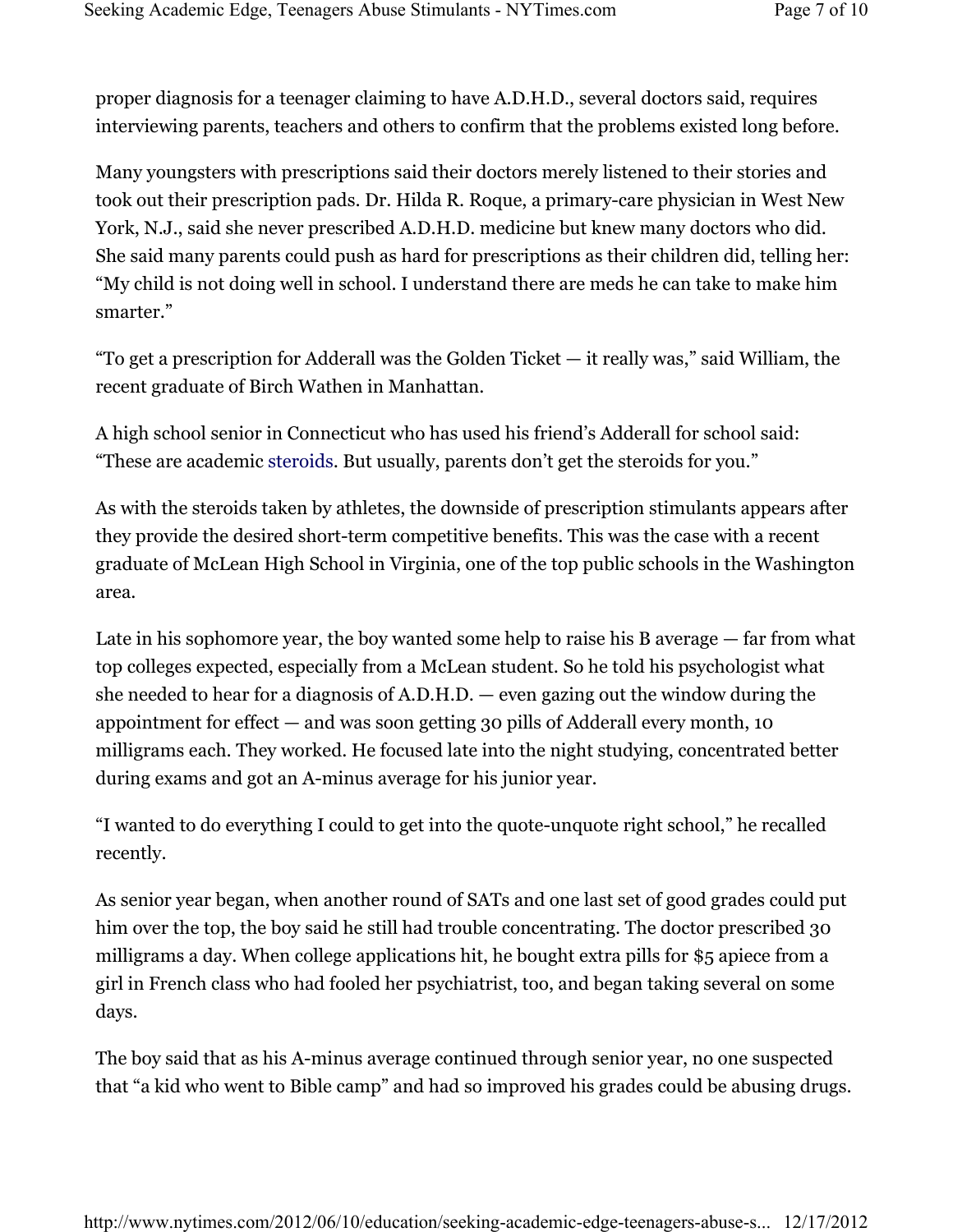By the time he was accepted and had enrolled at a good but not great college, he was up to 300 milligrams a day — constantly taking more to stave off the inevitable crash.

One night, after he had taken about 400 milligrams, his heart started beating wildly. He began hallucinating and then convulsing. He was rushed to the emergency room and wound up spending seven months at a drug rehabilitation center.

To his surprise, two of 20 fellow patients there had also landed in rehab solely from abusing stimulants in high school.

"No one seems to think that it's a real thing — adults on the outside looking in," the boy said. "The other kids in rehab thought we weren't addicts because Adderall wasn't a real drug. It's so underestimated."

#### **'No Way You'd Notice'**

The Sklar family lives near the top of a daunting hill in Ardsley, a comfortable suburb north of New York City. Ardsley High School sends dozens of graduates every year to Ivy Leaguecaliber colleges. When students there use Facebook, they all know that its founder, Mark Zuckerberg, once walked the same halls.

At their kitchen table after school last month, Dodi Sklar listened as her ninth-grade son, Jonathan, described how some classmates already abused stimulants — long before SATs and college applications. An accomplished student who said he would never join them, Jonathan described the ease with which he could.

"There's no way you'd notice — that's why so many kids are doing it," he told his mother. "I could say I'm going for a run, call someone I know who does it, get some pills from them, take them, come home and work. Just do it. You'd be just glad that I was studying hard."

His mother sighed. "As a parent you worry about driving, you worry about drinking, you worry about all kinds of health and mental issues, social issues," she said. "Now I have to worry about this, too? Really? This shouldn't be what they need to do to get where they want to."

Asked if the improper use of stimulants was cheating, students were split. Some considered that the extra studying hours and the heightened focus during exams amounted to an unfair advantage. Many countered that the drugs "don't give you the answers" and defended their use as a personal choice for test preparation, akin to tutoring.